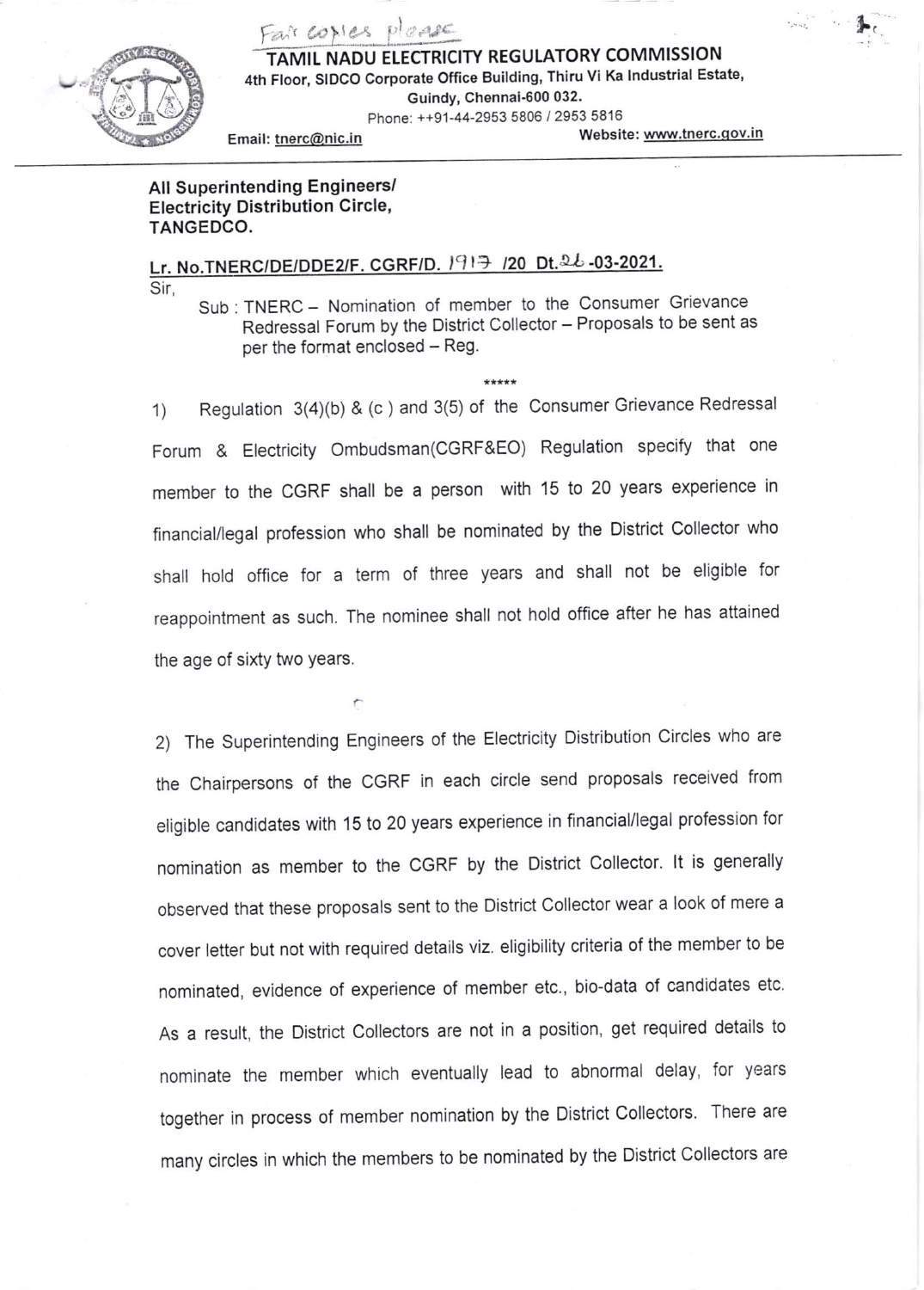pending for many years due to this reason. To remedy this issue, a format for submission of application by the eligible candidates is designed containing all required details of the eligible candidates viz. proof of age, experience, educational qualification and other relevant documents and communicated to the Circles. The proposed format is enclosed herewith as Annexure. The superintending Engineers/ EDC are directed to send the proposals to the District collector as per the above prescribed format to avoid delay in nomination process by the District Collector.

3) Further, Regulation 3(6) of the CGRF&EO regulations stipulates that the post of members shall not be kept vacant for more than two months. However a few of the CGRF Chairman act belatedly and simply address the District collectors requesting to nominate without deputing their PROs for personal follow up unmindful of the importance of CGRF. The Superintending Engineers/EDCs are advised to take timely action to gather eligible candidates and address the District collector by furnishing the proposals well before six months of end of tenure of the present incumbents, followed by consistent reminders both by correspondence and personal follow up.

The receipt of this letter may be acknowledged

 $v|_{C}$ 

Encl.: As above

Gery.

DESPATO ON 29.03.0021 3Y Pos

 $3^{\prime}$  $(AD/sA)$ 

 $\overline{JALU}$ <sup>2</sup> 6/3/21 Secretary